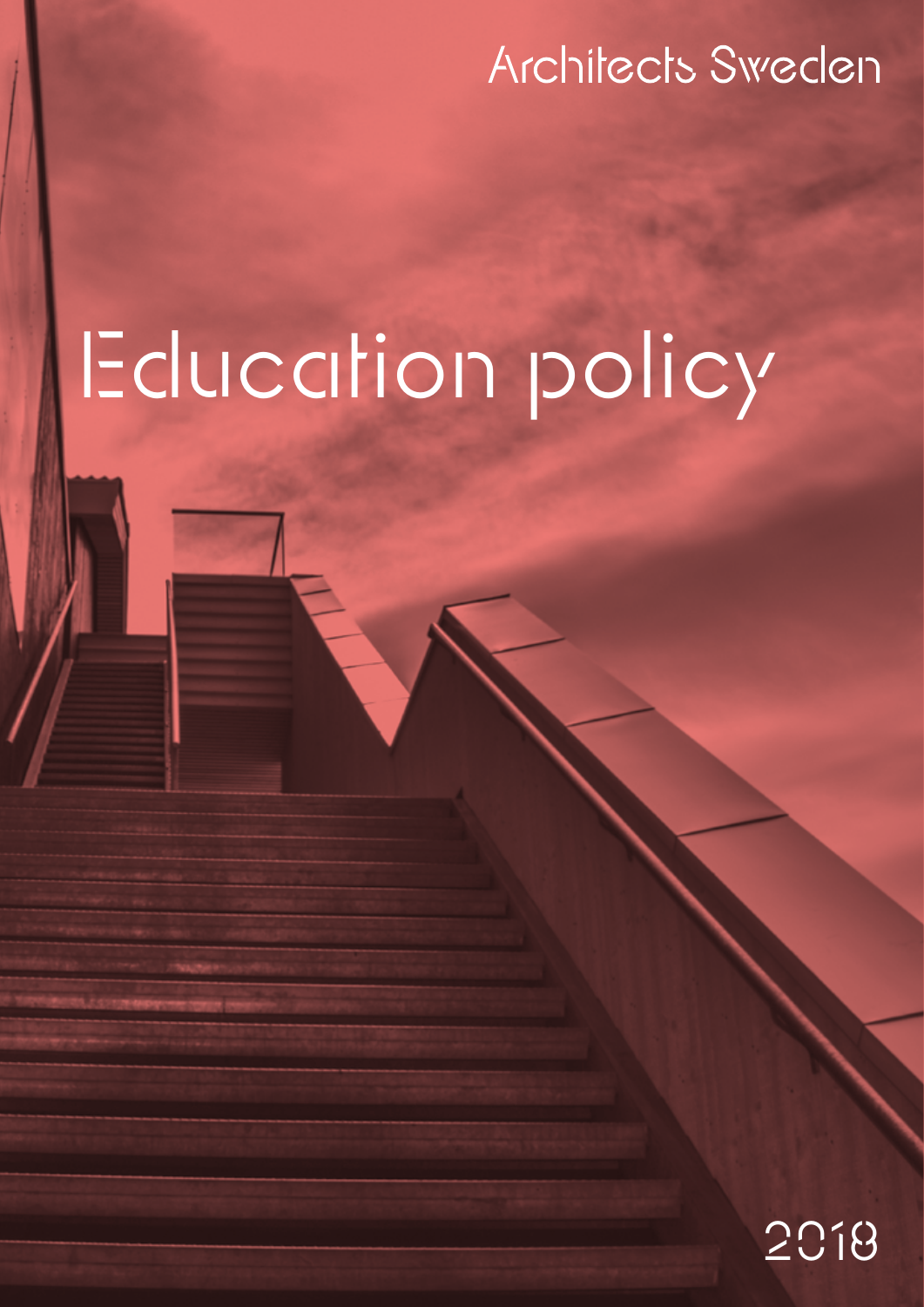# **Content**

- 3 An education policy for a new era
- 4 The foundation for architectural education
- 6 Goals for architectural education
- 8 Architectural education and the outside world
- 10 Architectural education's resources

#### The purpose of the education policy

The foundation for a high competency level among architects is high quality architectural training which prepares for qualified and life-long learning within the broad field of architecture. The education policy of Architects Sweden aims to foster the best possible conditions for architectural academics and further professional development, as well as the maintenance and development of architects' knowledge.

The education policy is intended as a guide for those who educate architects – when changing programmes, starting a new architecture school or for undertaking any related education. The education policy should meet the needs of the students on clear objectives for the training, and form the basis for Architect Sweden's competency assessment in matters of membership and title.

Architects Sweden's education policy has existed since 2004 and has been revised several times. Architects Sweden's Education Committee has, during 2017-2018, in dialogue with educational institutions, updated the educational policy with the aim to strengthen the architect's role and better meet the Bologna process, increasing internationalisation and future challenges of the profession. This updated version of the education policy has been approved by the Board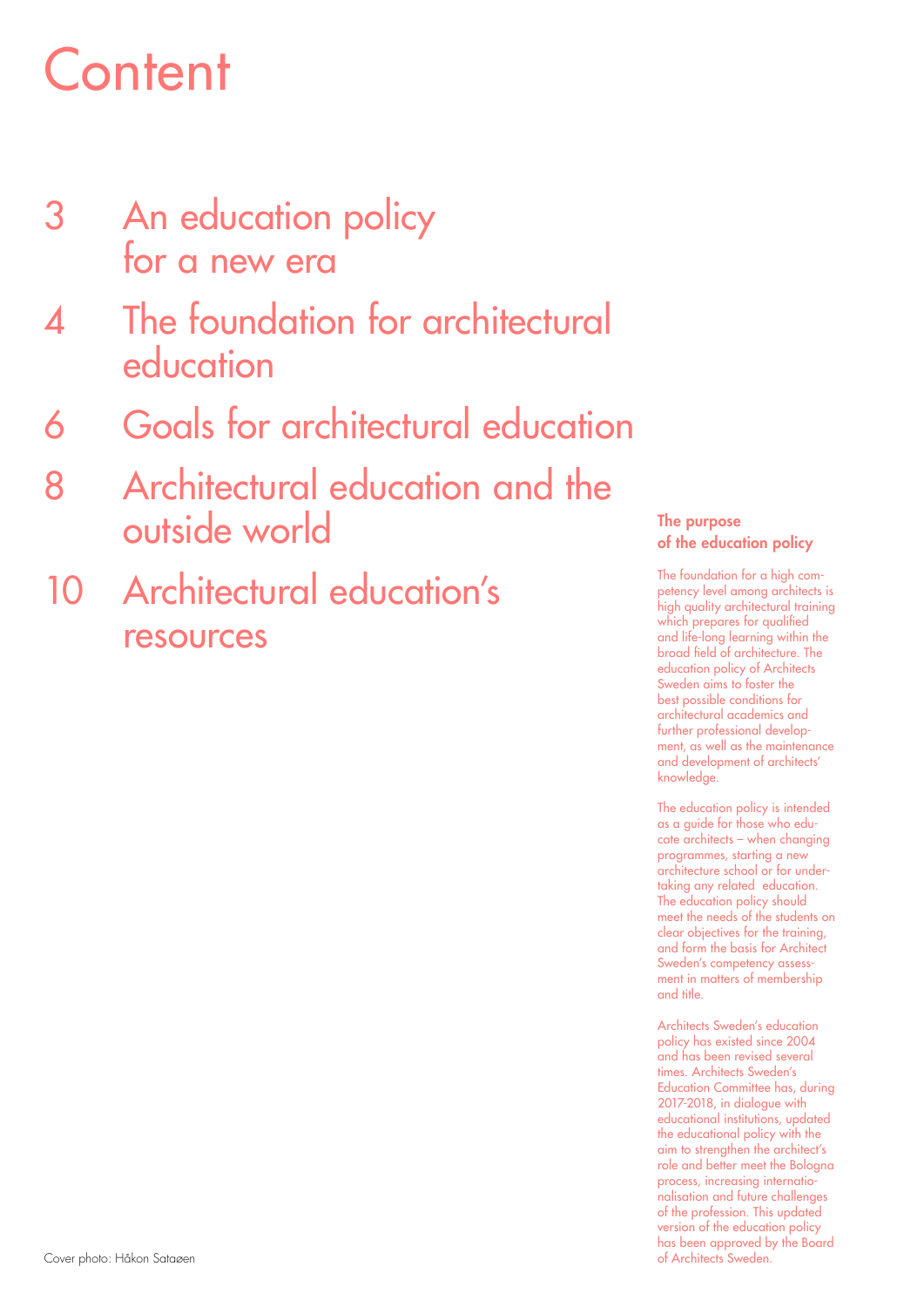### An education policy for a new era

The scope of Architects Sweden's education policy is to encompass what the education of architects needs to achieve now and in the future, as well as what resources are thus required. The policy should function as a support for providers of education, industry and students when discussing and making decisions on the quality of education, future development and resource allocations. Architects Sweden has had an educational policy since 2004 and it is revised every fifth year.

Societal development is becoming increasingly complex with ever more challenges to consider. Our designed living environments must live up to long-term global sustainability goals and at the same time create value for people in their day-to-day environments. In the face of these challenges, the demand for architectural expertise is increasing in municipalities and in architectural firms as well as in construction companies and in property development.

Architectural expertise in the design and planning stage can both alter and challenge our living environment. This is becoming more important in a world where one must be able to deal with uncertain scenarios and complex contexts, with demands on resource management and sustainability in the long-term perspective. Within the architect's fundamental expertise is the ability to consider many scales simultaneously – from the detail to the city and landscape context. A spatially designed solution must weigh a number of factors and requirements to solve a problem. This requires an ability to lead, to inspire and hold groups together in multi-disciplinary processes. It also requires an ability to reconcile opposing goals. The architect is trained to artistically, technically and practically create the qualities that are so important for environments where people live and work.

Architects are currently widening their operational field. Many will continue to work in a traditional role as designers and planners of our built environment. At the same time, architects are specialising in innovation within the design and production chain, in virtual environments, in research and development, in property development, in ecological processes and in management. The architect's core competencies will be an asset in several entirely new areas in the future.

Broadening and diversifying also has a geographical and cultural dimension. Architects today operate in an international arena to a far greater extent than before. New structures and networks are emerging and the synthesis of knowledge and values will generate entirely new solutions and challenges along the way.

An education that maintains a high standard is crucial for architects to be able to credibly and confidently take on and contribute to future development challenges in collaboration with other actors and users.

Louise Masreliez Ulrika Karlsson Architect SAR/MSA Landscape Architect MSA

 $172-$ 

Chairperson Architects Sweden Chairperson Architects Sweden Education Committee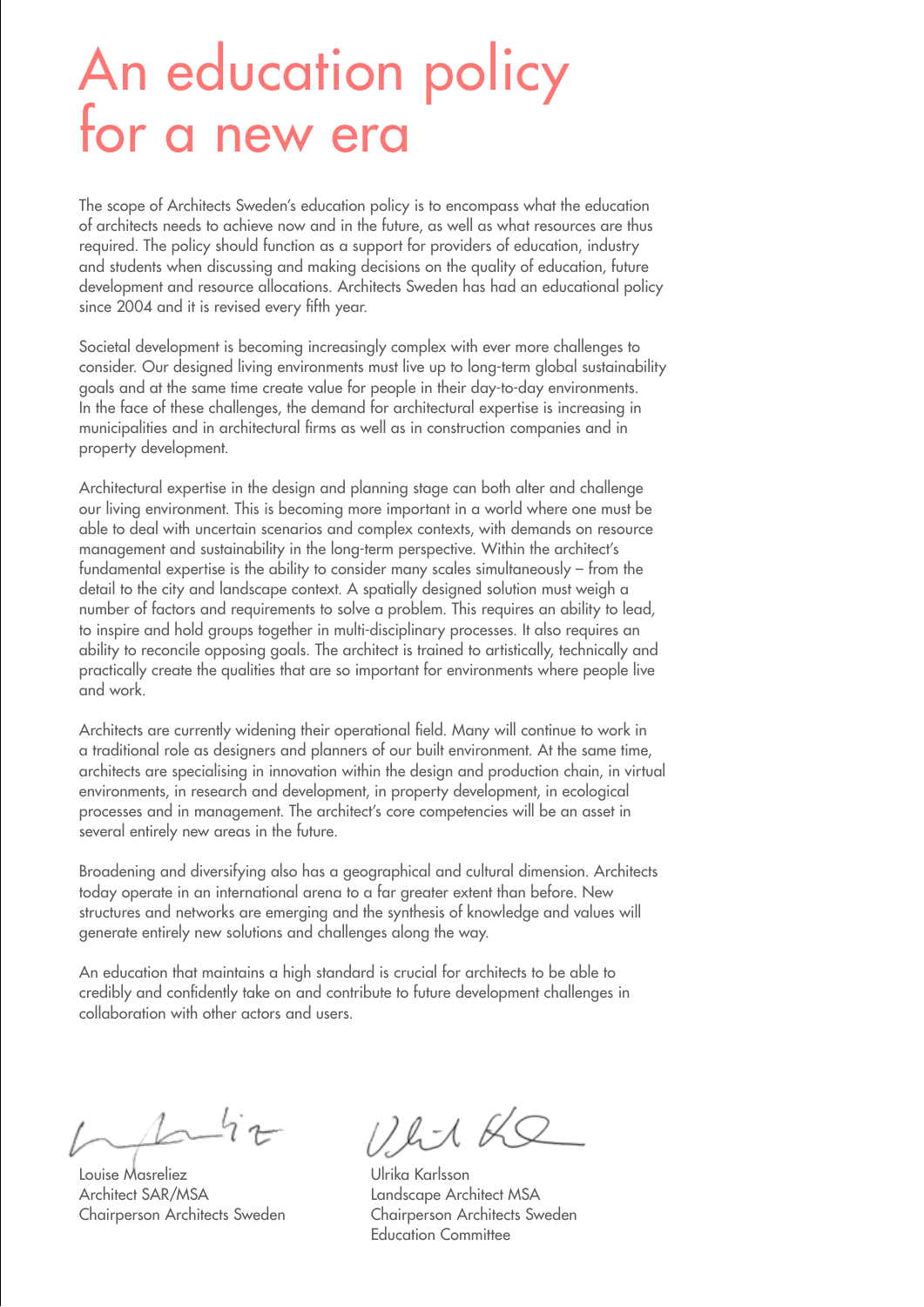## The foundation for architectural education

Architecture deals with landscapes, towns, places, buildings and interior spaces. In other words: our designed living environment in all scales.

Architects analyse, plan, design and develop our living environment. In this work the aim is to reach long-term sustainable quality, in terms of aesthetics, materials, construction, function and social values. To practice as a professional architect is to by way of a design process, realise ideas and aims in spatial design, and through a planning process to translate these to guidelines, programmes or policies, as well as to communicate and argue for decisions made. Architecture schools have a meaningful role to play in the development of the field of architecture and lay the foundation for architects´ life-long learning.

Within architecture there are several professions that shares the same common foundation: architects, interior architects, landscape architects and planning architects. The decisive factor for an architectural education, irrespective of discipline, is first and foremost teaching based on concrete projects, so-called studioteaching, which with artistic, practical and critical approaches allow for synthesis, that is the ability to combine a variety of requirements, starting points and ideas in an independent spatial design.

Architectural education comprises at least 5 years of

fulltime study and can include a cohesive professional qualification, or a combination of a bachelor's and a master's degree. Education at the advanced level leads to a more thorough knowledge and builds on the basic level within one of the main disciplines specialisms of an architectural education. An architectural education can be provided by academic institutions with a technical-scientific, humanistic-social-scientific or an artistic learning environment.

As commissions become more diverse and comprehensive, additional distinct specialisations may be developed in the future, and architects will develop expertise within new areas. Today ab education is, for the most part, similar for architects within the same main field of study, but in order to meet the challenges of society, there should be an increased diversity, particularly in the master's programmes.

Previously a coherent course of study within one programme at one specific academic institution was the norm. Today the situation is different, and many architectural students shape their education with elements from different academic institutions, disciplines or countries. This is basically a positive development that should be supported by the architecture schools. Architects with many different profiles and insights will be needed in the future. This means that diversity and individual choice must be encouraged and facilitated.



Skissernas museum, Lund, prizewinner of the Kasper Salin-award 2017. Elding Oscarson.



Flatåspark, Göteborg, nominated to the landscape award, the Sienaprize 2017. 02 Landskap.

PHOTO: ULF CELANDER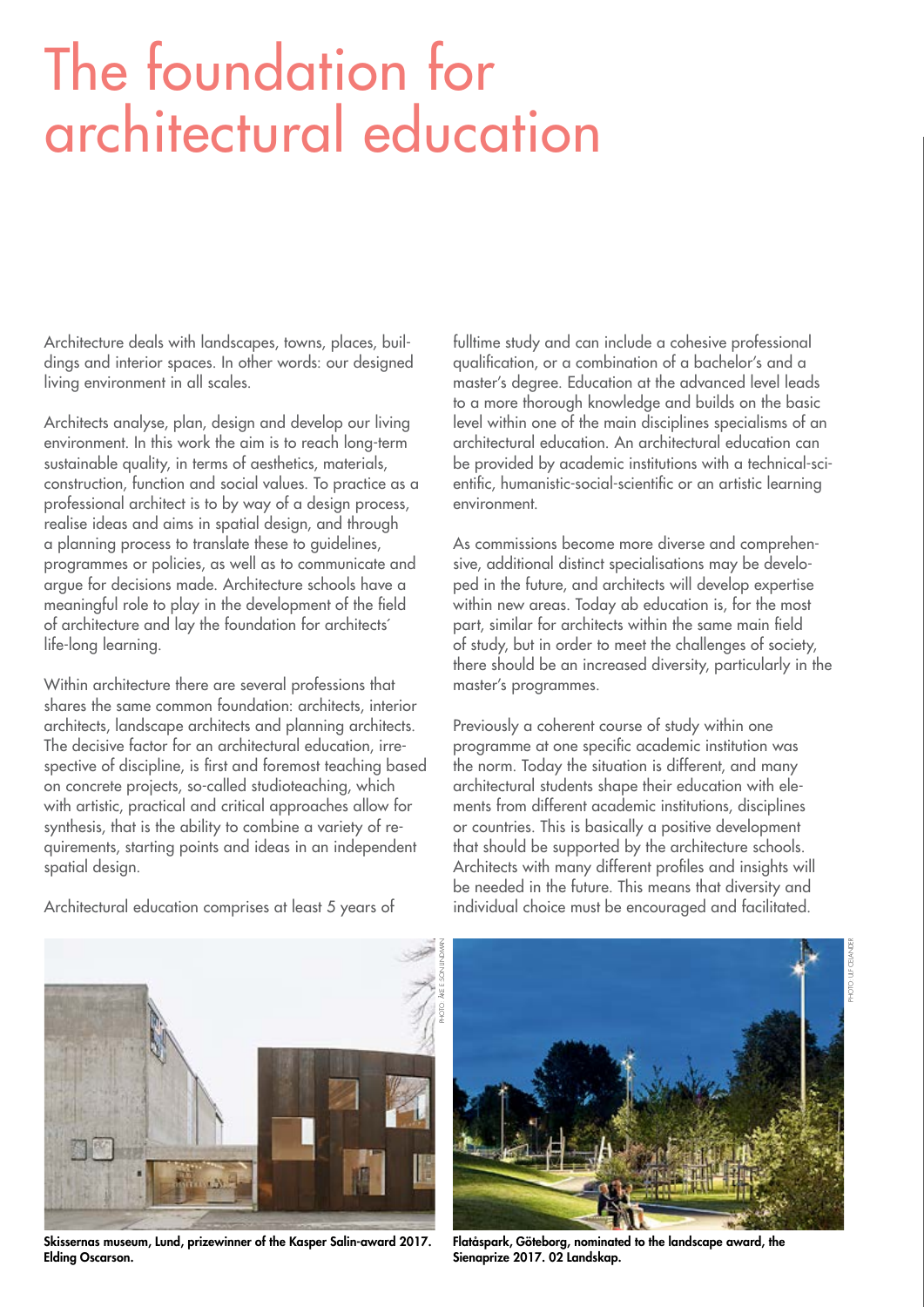Architectural students must, to a greater extent, be able to get their acquisition of qualification merits credited when they move between different architectural educations, and more easily get a professional qualification where the option exists. Architects Sweden, which has an architectural qualification as a basic criterion for membership, currently grants membership and professional title to graduates with architectural educations from academic institutions of different disciplines, for example a bachelor in landscape architecture and a master in architecture. Architectural schools which only offer a bachelor's degree should, where possible, ensure that their students are in a position to complete their education with a master's degree from another academic institution.

Architectural education spans a wide spectrum of knowledge within several fields which must be fostered through practical and artistic training in viable projects. Contact between architecture schools and practitioners is therefore essential. Complementing academic training with professional experience in different phases and to different extents is important. Traineeship is an invaluable source of insight into an architect's work and profession, as well as leading to personal development. Traineeship also enriches education as a whole, where this experience can be used for the in-depth study that the architectural student takes on in his/her master's degree.

It is of great importance that architects who come to Sweden are offered the specific education needed for their valuable expertise to be utilised. In the international and multi-cultural world in which we live today, many different skills and specialisms are required forthe architectural industry to meet the needs of society.

The growing needs of society and architects for increasingly specialised expert knowledge and in-depth study in architecture should be supported by facilitating professional development for architects. Research as well as interdisciplinary post-graduate education for practitioners, should be developed and encouraged.

#### Architects Sweden's basic principles for architectural education are:

- 1. The field of architecture comprises several professional disciplines such as architect, interior architect, landscape architect and planning architect.
- 2. Architectural education requires a minimum of 5 years of fulltime study.
- 3. Architectural education can comprise a cohesive professional qualification or a combination of a bachelor's degree and a master's degree.
- 4. An architect's education at master´s level leads to a deeper understanding and should be built on the bachelor´s level in any of the main specialisms.
- 5. Architecture schools should credit a bachelor's degree from on architecture school, when the student is admitted to a master's course at a different architecture school.
- 6. Architectural education which offers only a bachelor's degree, should, as far as possible, ensure that their students have an opportunity to complete their education with a master's degree at another architecture school.
- 7. Students should be encouraged to get work experience during their studies.
- 8. Architects with qualifications from other countries who live in Sweden, should be offered professional development if needed so that their architectural expertise can be utilised.
- 9. The growing need in society and of architects for specialised expertise in parallel with inter-disciplinary skills, should be supported by facilitating professional development for architects.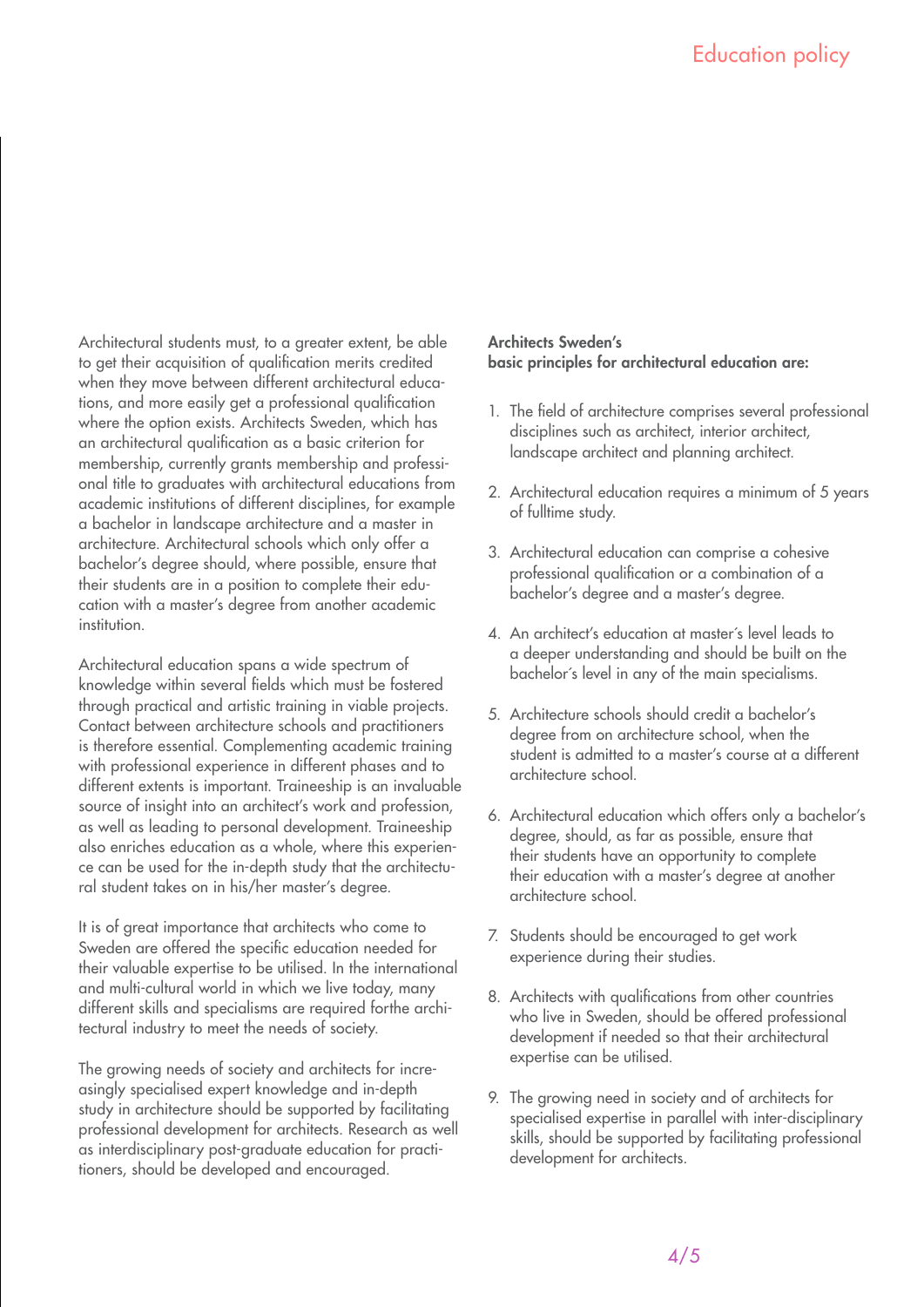### Goals for architectural education

The goals formulated here by Architects Sweden are based on the international and national goals existing for architectural education, and are divided into three areas:

- the architect's skills and abilities
- the architect's judgement and approach
- the architect's knowledge and understanding

Several of the architect's skills and abilities are fundamental and common to architectural education, regardless of which discipline is the focus of the education. To a large extent judgement and professional approach also conform between the different professional disciplines. Skills and analysis can be practised in different scales and in different processes and projects. These two areas are crucial in assessing architectural education and are established in the first three years. A large part of the theoretical knowledge and understanding is also common to all architectural education, but variations exist, and changes occur over time, depending on the needs of society.

The students need to be prepared for continuous knowledge development and research work within the core areas of architecture during their education.

#### A. The architect's skills and ability

The working methods of architects can be described as a process, where the goal is defined step by step, in a continual development between proposals for a comprehensive approach and different sub-issues, with the aim to reconcile a diversity of different requirements for a designed spatial whole. During the education the architect should develop the ability to independently and creatively formulate new questions and contribute to knowledge development, solve more advanced problems, develop new and personal expressions as well as critically reflecting on personal approaches and those of others, within the main area of the education. The working methods include assessments of quality, analysis and design, both in part and wholly based on man's needs and circumstances and in consideration of the environment and function, law, context, resource use, technical solutions and expression. The skills include being able to collaborate and lead processes in groups with many varying competencies and points of departure. Developing working methods and techniques, physical as well as computerised, training in the ability to translate an idea into design, formulate briefs as well as an ability to communicate processes and proposals in images, word and model or other techniques suited to the task.

The students' understanding of the meaning of communication plus the ability to articulate to their work are important as well as being able to argue for their design decisions and to contextualise their work.

#### B. The architect's judgement and approach

The professional approach deals, to a great extent, with the responsibility that the architect must take in his/her profession, and is based on an understanding of the importance of the architecture for society, ecology and the people who will live and operate in the designed living environment that the architect contributes to creating.

Architects need to be able to put the change processes in which they participate in larger societal perspectives and be able to assess them. Here the knowledge of architecture's history is of central importance in the practical design work. Architects should have the ability to judge and weigh new additions and changes against the existing context, from a cultural, historical, aesthetic, economic, functional, legal and technical perspective.

It is about understanding how the designed living environment and its spatial context affects man's physical, social, emotional and intellectual need, as well as respect for man's integrity and social relationships. An architect must be able to handle conflicts of interests and goals in the formative and democratic processes. A long-term ecological, economic and social resource perspective on the designed living environment comprising production, operation and recycling, are of importance in the architect's practice.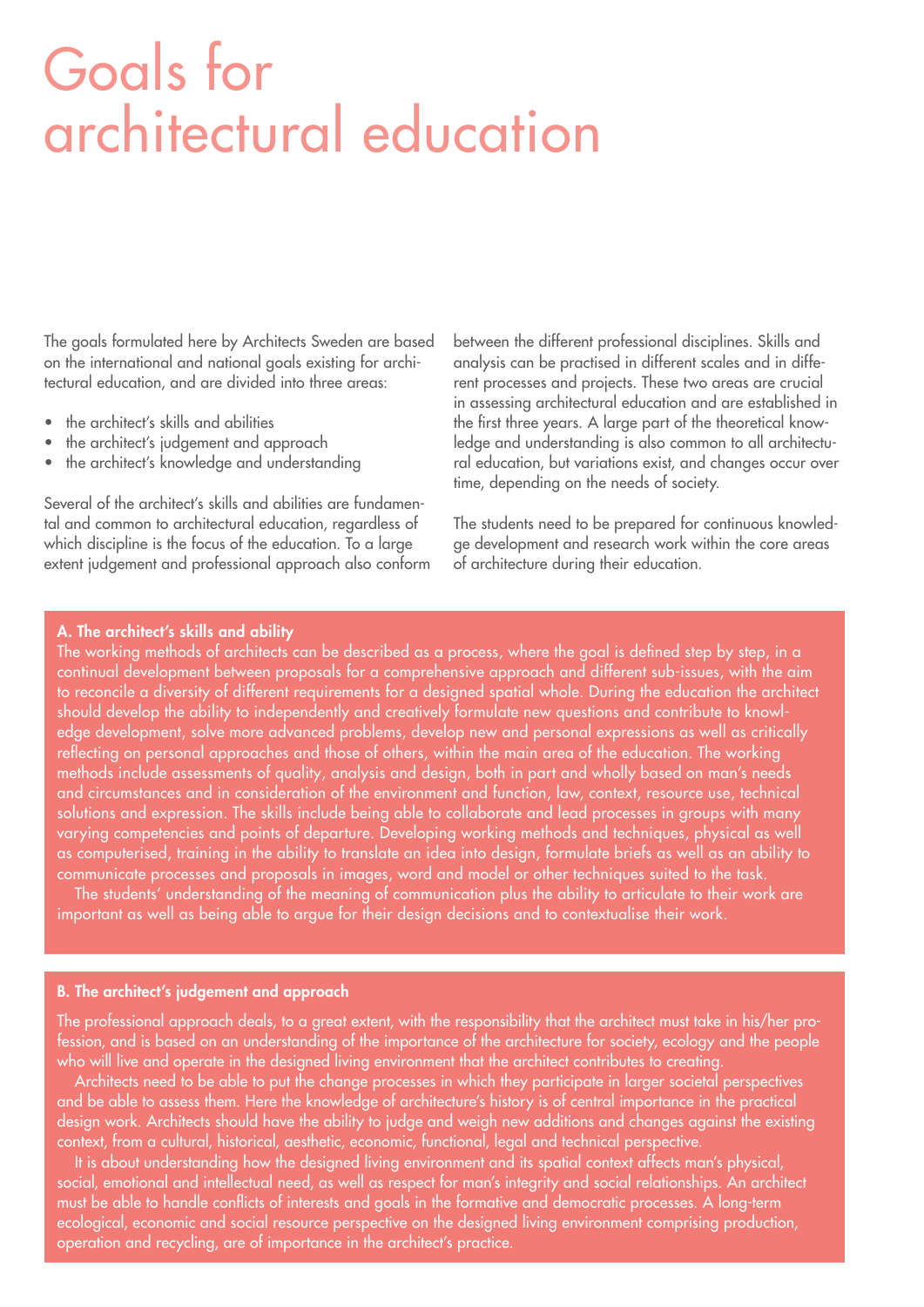#### C. The architect's knowledge and understanding

The architect's knowledge must cover a wide field and range from a comprehension of art ,science and the humanities through social sciences, practice-based and artistic processes to technology and ecology. Architectural education can be provided indifferent academic environments, which support different types of architectural education and a variety of architects with diverse specialties. Regardless of in which academic environment the education is provided, knowledge and understanding should be communicated within the wide field that architects need to master. The different professional specialisms can contain specific knowledge within the relevant area.

Architecture is always created in a context and environment in which the design solution, regardless of scale, inevitably has a context. It is therefore important that the architect can understand and analyse this from an artistic, economic, technical, ecological and legal as well as a social and historical perspective.

Architects need knowledge and understanding on legislation and other regulations as well as economy and the decision-making process. An understanding of how these processes function is essential in order that an architect can contribute professionally with core skills and competencies of the architect.

The architect must understand and be able to work in processes involving and controlled by many other actors and interests, which means that knowledge within process methodology and process management are important in the education.

The result of the architect's work will often involve being carried out in a built or landscaped form, which is why knowledge of biological and physical conditions as well as technical principles for the implementation of planned changes in the living environment, construction and climate protection, is necessary.

Architecture is created for the people who will live and work in the designed living environment. Therefore, knowledge of the interaction between people, the landscape and the built living environment is necessary, as is how it is affected by spatial organisation and design, both inside and between buildings.

#### Architects Sweden strives for the architecture schools to:

- 1. Communicate training and development of working methods and techniques, analogue as well as computerised, training to be able to translate an idea into design, formulate briefs and put words to this work and training to be able to argue for decisions and to contextualise the work.
- 2. Prepare the students for the society, the regulations and the changing professional life in which prospective architects will work, as well as how the architect's competence can be used and developed within different areas of activity.
- 3. Develop students' understanding of the importance of communication so that they can critically reflect and articulate their work.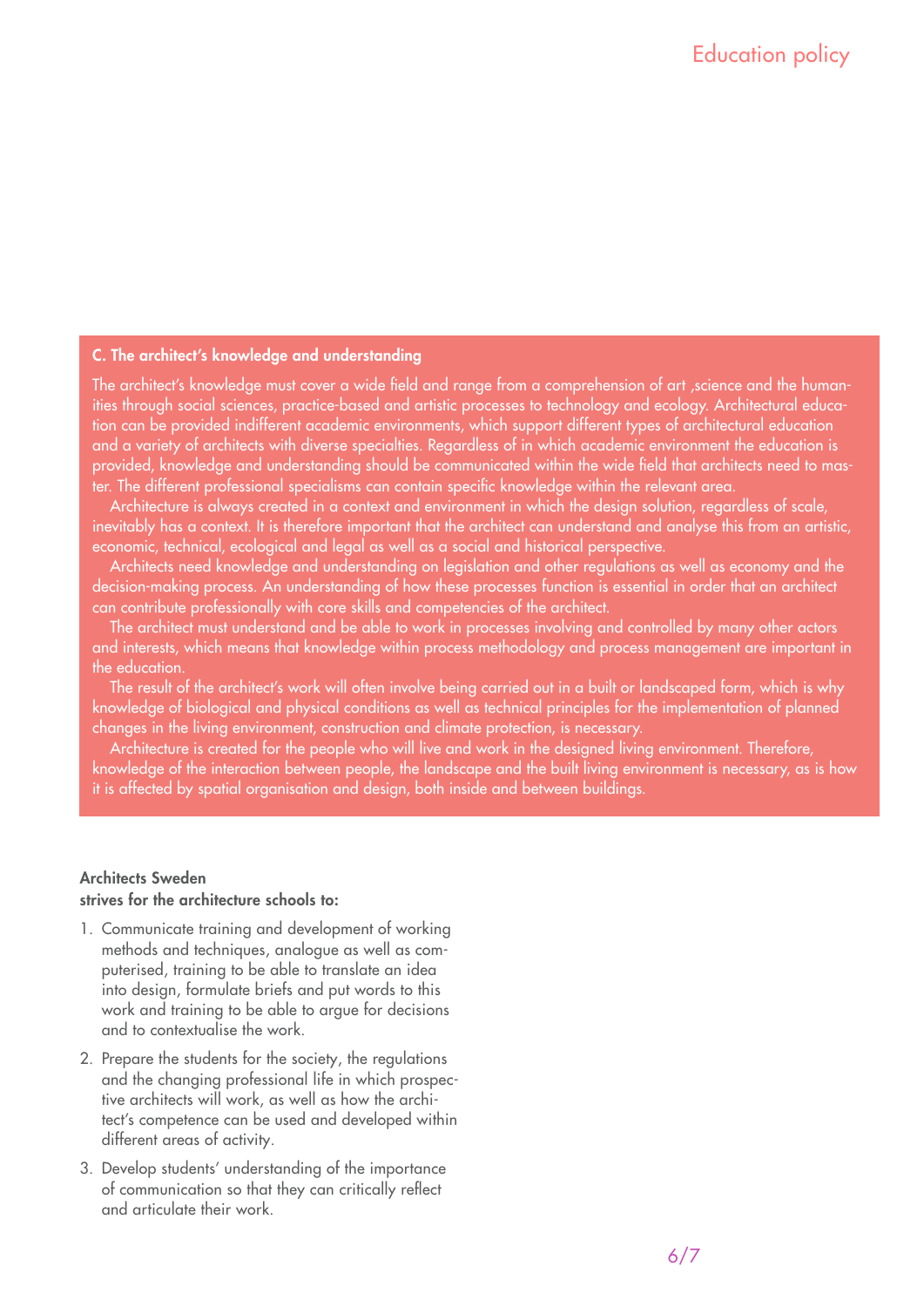### Architectural education and the outside world

Architectural education has an important task in equipping the students for work commissions of the future. The foundation for a high level of competence among architects, is that architectural education prepares students for a qualified professional practice and life-long learning within architecture's broad field of operation.

Architects' roles are gradually changing as society develops. This demands that the education continually ensures that it is relevant and current, for example by analysis of the development of society with close links to, and insights into, the development of both the research field and business, nationally as well as internationally.

It is important that the architecture schools are at the forefront and prepare the students for a professional life in adaptation. By providing knowledge on the societal processes in which the professional will be working they can lead future development in the best way possible.

Education must be conducted in close connection with advanced and relevant research environments, where students have the opportunity to both assimilate current knowledge and be prepared for the knowledge acqisition and research activities which increasingly exist in the profession. The need of collaboration with other disciplines and professions must be met, while the architect's

contribution in multi-disciplinary processes and the architectural professionals' specific knowledge needs to be developed and strengthened to be fully effective.

It is of great value if the composition of students at architecture schools mirror the diversity found in society and that the architectural education is inclusive, open and accessible for students regardless of their socio-economic background. Architecture schools should actively work for students to be recruited from many different backgrounds, for example by enabling admission to education with both grades and work experience or other proficiency tests.

Gender issues should have high priority. This applies both to quantitative questions, such as the gender balance of students and staff groups but also to qualitative aspects such as, the content of the education, treatment issues, informal networks and systems.

The education should have clear syllabi and learning objectives that are based on a current analysis of the development of society as well as references to literature and research, which define and develop the objectives. The architecture schools should maintain networks with other providers of education, both regionally and internationally as well as with business, and create conditions for international contacts for students and teachers.



The local student board at Blekinge Institute of Technology on a study visit to Wanås sculpture park.



The Planning program for Södra Skanstull, Stockholm, winner of the Planning Prize 2017 Stockholms stads stadsbyggnadskontor.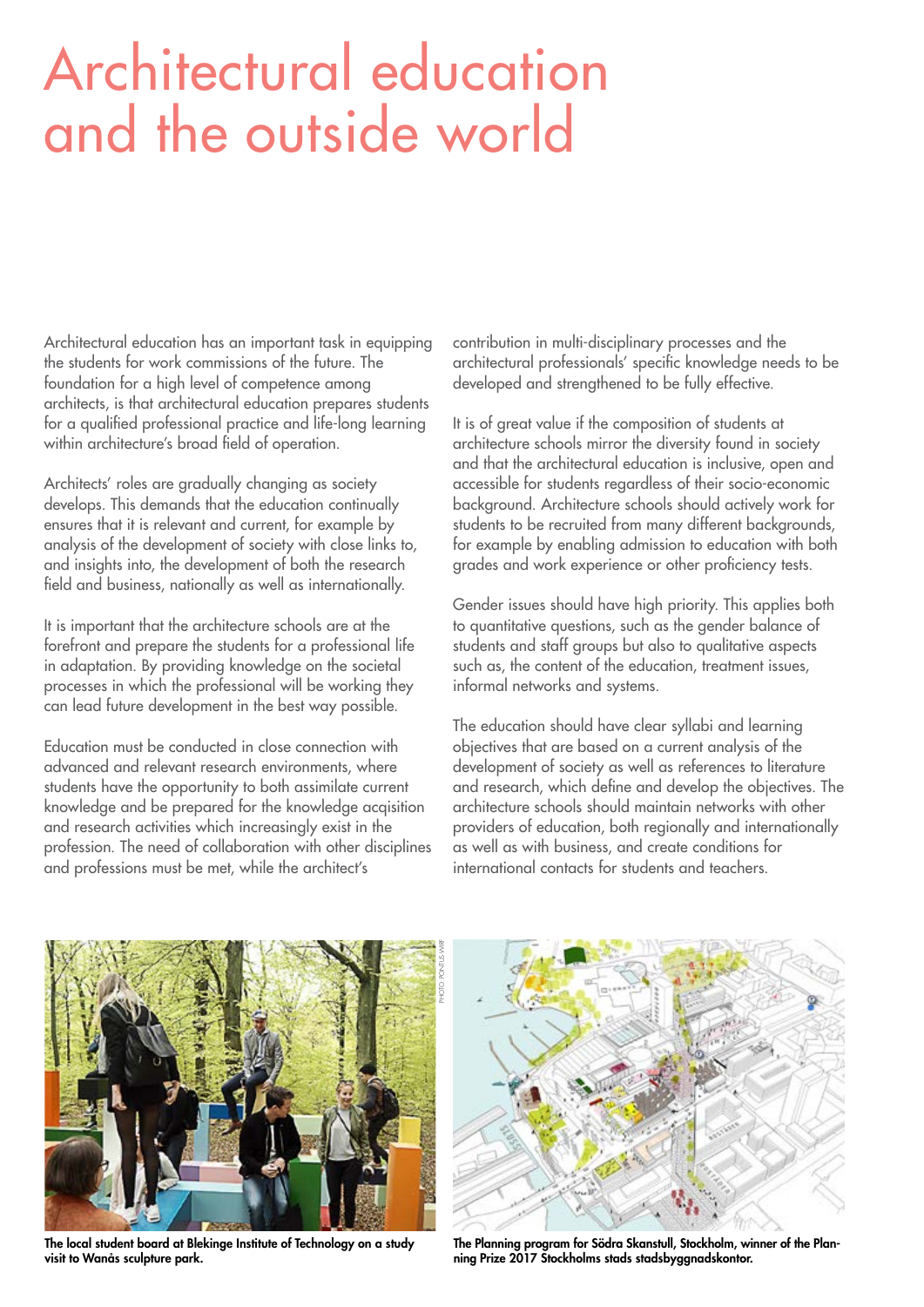It is important that what is expected of the students is clear. For this reason the education should provide clear assessment criteria and processes for examination. The education should manifest the learning outcomes in the project work produced, which demonstrates acquired abilities, nuanced knowledge base and an ability to formulate perspectives.

The quality of architectural education and the students' results should, in a structured way, be regularly tested against the learning objectives, institutional resources and performance goals. In this process it is important that the students and representatives from other academic institutions who provide architectural education take part. That representatives from professional practice also take part in this evaluation, is important in giving an holistic perspective and a depth to the evaluations.

The architecture schools have responsibility to provide a good working environment, not just for teachers and researchers, but also for students. To support good study results, and that students feel secure in their future professional roles, it is of great importance that architecture schools support both the students' knowledge and competencies, as well as personal development and maturity.



Alma, Stockholm, winner of the interior award, the Golden Chair 2017. Tham & Videgård Arkitekter.

#### Architects Sweden strives for architecture schools to:

- 1. Be based on the life-long learning perspective, and support the architect's advancement during a entire professional life, by offering undergraduate education, post-graduate education and research education.
- 2. Have the possibility to take on a diversity of students through versatile recruiting, for example through both grades and work experience or other proficiency tests.
- 3. Have clear educational programmes and learning objectives based on a current analysis of the development of society such as references to literature and research, which define and develop the learning objectives.
- 4. Conduct research and development which deepens and introduces new knowledge to the education.
- 5. Maintain networks with other education providers, both regionally and internationally, as well as with business, and create conditions for international contacts for students and teachers.
- 6. Provide clear evaluation criteria and processes for examination.
- 7. Manifest learning outcomes in the project work produced, which demonstrate acquired abilities, nuanced knowledge base and ability to formulate perspectives.
- 8. Have a system of self-evaluation, and perform regular external assessments with teachers from other architectural courses and professional architects.
- 9. Have Swedish Higher Education Authority's evaluation of architectural education take place in context and include learning objectives, institutional resources and learning outcomes. A representative proposed by Architects Sweden should be included in the evaluation panel.
- 10. Permit representatives of the profession and the students to be included in the education committees or equivalent content-relevant governing bodies.
- 11. Offer a good working environment for students as well as teachers and researchers.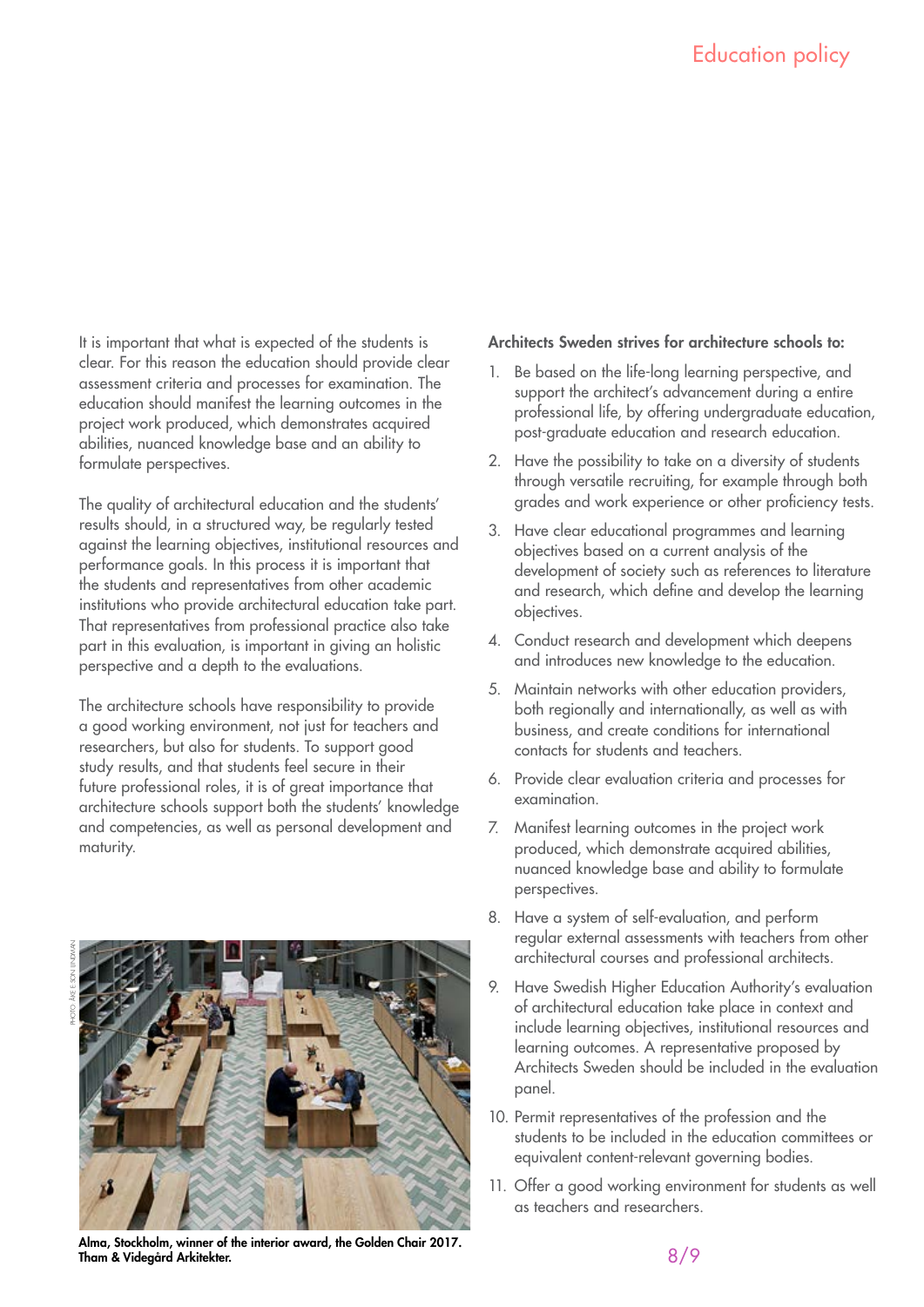### Architectural education's resources

Societal development is becoming more complex which puts higher demands than ever on architects and other actors involved in societal and urban development processes.

The demand for architects in Sweden has been high these past ten years. Even so, the need for architects will increase further. Above all, too few interior architects are being educated in Sweden today and the number of professionals is decreasing. The skills of interior architects are sought by clients and developers, and architectural practices that offer a professional interior design service are generally very successful. There is a growing market ahead if there is competency to meet the demand.

An overview of architectural education needs to be undertaken, with the purpose of increasing educational places within all professional disciplines while ensuring the quality of the education. Parliament, government and academic institutions must secure long-term sustainable basic funding for architectural education.

Architects should be educated in an environment that promotes experimentation, innovation and critical thinking, to communicate spatial expression, to be able to challenge and to translate ideas into a concrete material design and to formulate ideas in programmes.

In order to successfully conduct architectural education of high quality, sufficient viable resources are required, in the form of financial funding, physical premises, a strong research climate and teacher resources. The biggest threat to high quality education is that these resources are gradually diminishing.

Beyond the basic funding, certain architecture schools only get a minor part of the so-called design funding, which is far from sufficient. A strengthened resource allocation has been required for a long time which has meant that colleges have had difficulty getting teachers, premises and resources to suffice for the students. Higher and more long-term sustainable basic funding of all education and research within architecture is needed to meet the quality requirements placed on the resource-intensive architectural education.

The education must have resources in order to adapt the number of teachers on each course to the number of students, their existing knowledge and the chosen pedagogy. For this, teachers from practical backgrounds are required as well as teachers who conduct research, innovation and publicity activities and make their practical experience and research available to the students. Architectural teachers possess a combination of academic knowledge, professional knowledge (acquired as practising architects or through research), pedagogy and the ability to help students to progress in their work. It must be possible to employ teachers with professional merits, especially for senior posts. Artistic qualifications, i.e. qualifications that build on professional expertise, should be valued similarly to academic qualifications, and thus it will be possible to permanently employ teachers on artistic qualifications, i.e. qualified practitioners.

A crucial part of architectural education's pedagogy is based on active learning through project teaching, where students individually or in smaller groups carry out a project, that is to say, examine, compile and give form to and design for, a particular assignment. This teaching includes elements of critical review of the students' individual or group presentations. It is therefore important that all teachers' pedagogic competence is secured. All teachers should be offered a pedagogic course and the schools should ensure that the permanent teaching staff is sufficiently comprehensive and experienced in order to lead long-term pedagogic development work.

Artistic and practical training requires more space in the form of studios with work spaces for all students. Studios are the architecture school´s laboratories and are necessary for artistic and practical development work in different forms. Premises are also needed for wood and metal workshops, digital fabrication labs and well equipped computer facilities. In order to present, communicate and make the educational operation accessible, flexible exhibition and lecture halls are required. Facilitation of supervision and meetings between students and teachers should be possible in all these spaces. Also crucial to an education environment of high quality is access to a well-stocked library for acquisition of information. This educational environment requires a good infrastructure as well as continuous maintenance.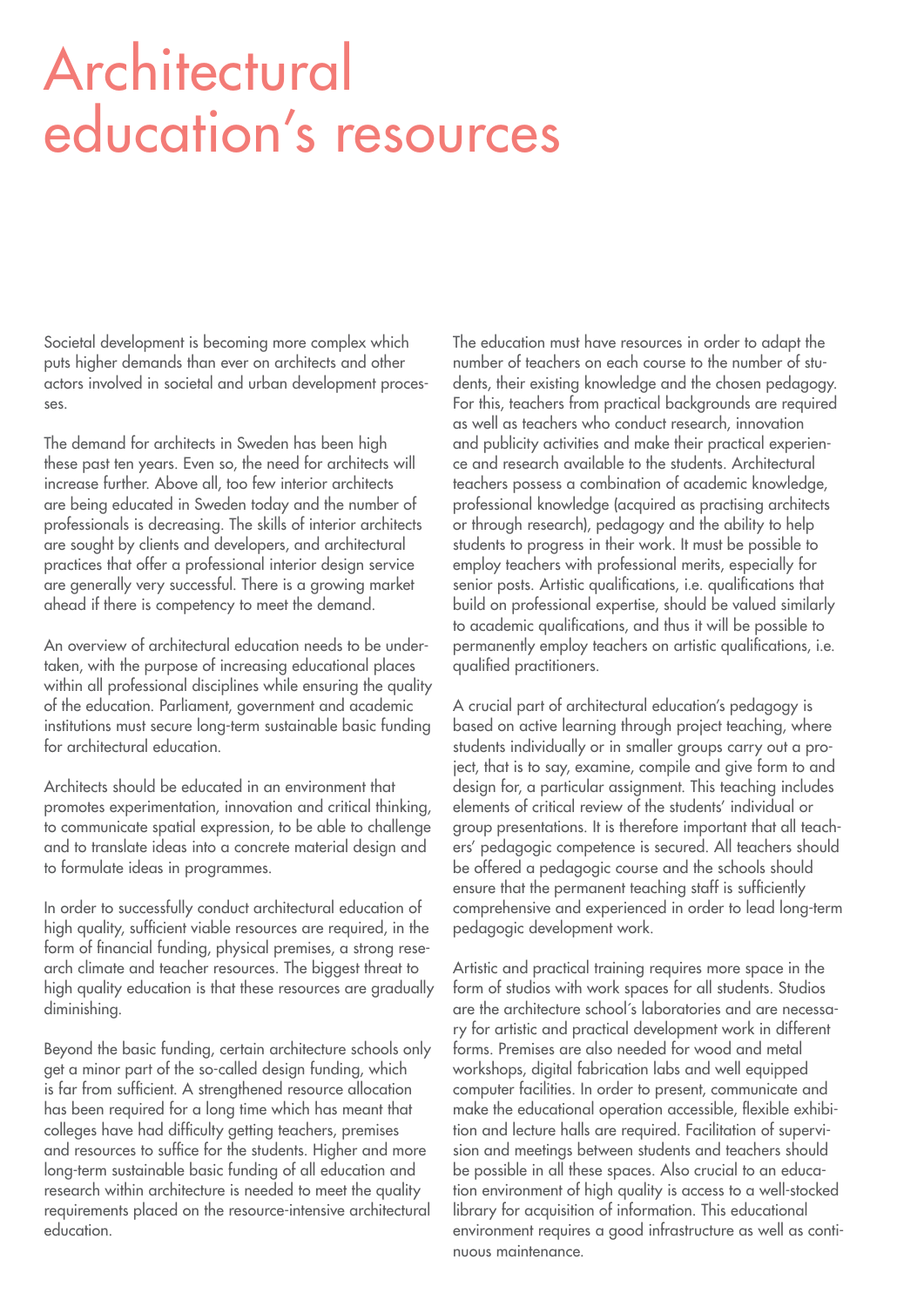Architecture schools require good educational environments where the students can be stimulated and learn from each other, and get the support of their teachers in different ways. Places and spaces for informal meetings are also required, as well as cafés or smaller restaurants, lobbies and spaces to meet both inside and out. Architectural colleges must be able to provide these for the students.

It is important that the education should make activities and knowledge development accessible through exhibitions, critiques, seminars, and through official lectures. But it is also important that the education organises study trips, where students and teachers together study and experience architecture, meet businesses, decision makers and users in situ.

#### Architects Sweden strives for architectural education to:

- 1. Be given higher and more long-term sustainable basic funding for all education and research within architecture.
- 2. Be given resources so that more architects can be educated.
- 3. Be able to ensure that the number of teachers for every course is adequate for the number of students and the chosen pedagogy.
- 4. Have teachers who conduct research, innovation and publicity events, as well as providing research for students.
- 5. Have practising architects involved in the teaching.
- 6. Employ teachers with artistic and practical qualifications on the same terms as teachers with academic qualifications.
- 7. Be able to offer all teachers a foundational pedagogic course, and ensure that the permanent staff is sufficiently comprehensive and experienced to lead long-term pedagogic development work.
- 8. Be able to provide infrastructure in the form of studios, lab premises, workshops, venues for exhibitions, education and research as well as library and computers.

The Education Committee has, during work on this education policy, comprised chairperson, landscape architect MSA Ulrika Karlsson, and the members, landscape architect LAR/MSA Sofia Sandqvist, architect MSA Tor Lindstrand, architect SAR/ MSA Fredrik Nilsson, architect SAR/MSA Erik Stenberg, architect MSA Ulla Bergström and architect SAR/MSA Ebba Högström. The Committee has had the following co-opted members: Martin Törnqvist, student, UMA, Umeå (through 2017); Lina Sandberg, student, BTH, Karlskrona; Fanny Skröder, student, HDK (from and including the meeting of 09/03/2018). In the policy work, architect SAR/ MSA Anders Johansson has been retained.

From the Architects Sweden office, Katarina O Cofaigh, Margareta Wilhelmsson and Nina Maanmies have participated.